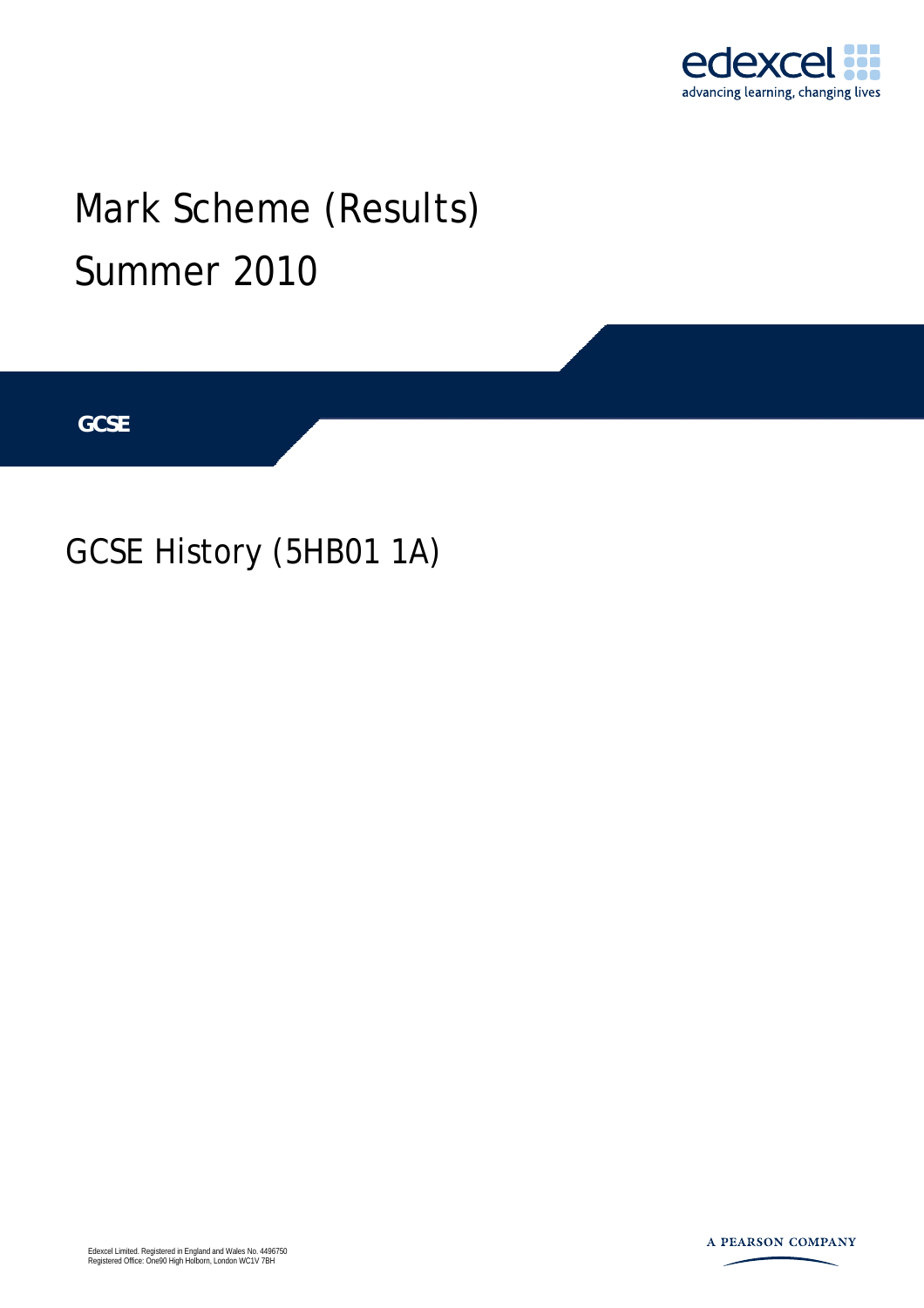Edexcel is one of the leading examining and awarding bodies in the UK and throughout the world. We provide a wide range of qualifications including academic, vocational, occupational and specific programmes for employers.

Through a network of UK and overseas offices, Edexcel's centres receive the support they need to help them deliver their education and training programmes to learners.

For further information, please call our GCE line on 0844 576 0025, our GCSE team on 0844 576 0027, or visit our website at www.edexcel.com.

If you have any subject specific questions about the content of this Mark Scheme that require the help of a subject specialist, you may find our Ask The Expert email service helpful.

Ask The Expert can be accessed online at the following link:

http://www.edexcel.com/Aboutus/contact-us/

**This bit for subject advisor subjects only (any MFL, any Science, PE, History): OTHER SUBJECTS, DELETE THIS SENTENCE** 

Alternatively, you can speak directly to a subject specialist at Edexcel on our dedicated History telephone line: 0844 576 0034

Summer 2010

Publications Code UG024130

All the material in this publication is copyright © Edexcel Ltd 2010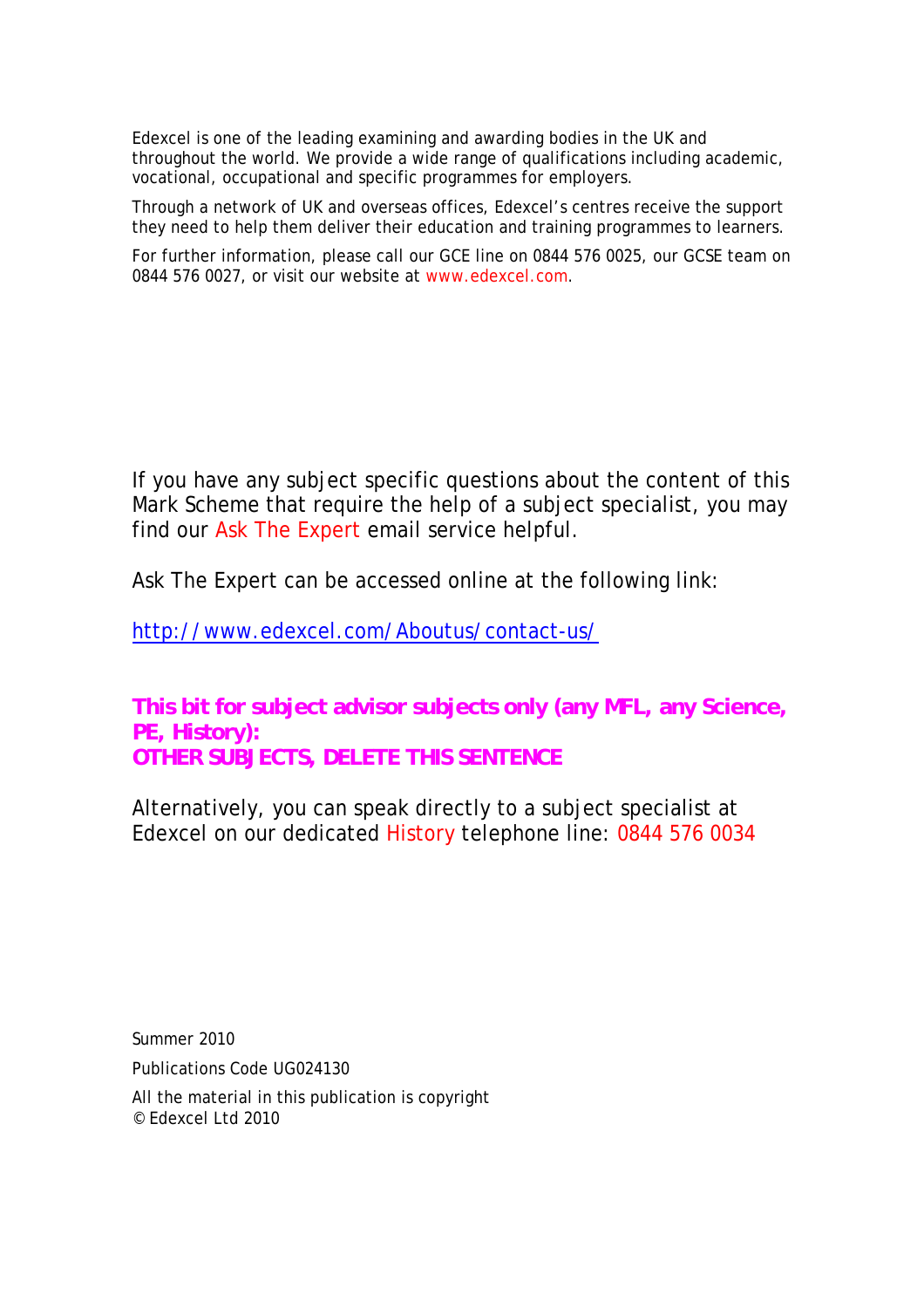### **General Marking Guidance**

- All candidates must receive the same treatment. Examiners must mark the first candidate in exactly the same way as they mark the last.
- Mark schemes should be applied positively. Candidates must be rewarded for what they have shown they can do rather than penalised for omissions.
- Examiners should mark according to the mark scheme not according to their perception of where the grade boundaries may lie.
- There is no ceiling on achievement. All marks on the mark scheme should be used appropriately.
- All the marks on the mark scheme are designed to be awarded. Examiners should always award full marks if deserved, i.e. if the answer matches the mark scheme. Examiners should also be prepared to award zero marks if the candidate's response is not worthy of credit according to the mark scheme.
- Where some judgement is required, mark schemes will provide the principles by which marks will be awarded and exemplification may be limited.
- When examiners are in doubt regarding the application of the mark scheme to a candidate's response, the team leader must be consulted.
- Crossed out work should be marked UNLESS the candidate has replaced it with an alternative response.

#### **Placing a mark within a level mark band**

- The instructions below tell you how to reward responses within a level. Follow these unless there is an instruction given within a level. However, where a level has specific guidance about how to place an answer within a level**, always** follow that guidance.
	- • **2 mark bands** Start with the presumption that the mark will be the higher of the two. An answer which is poorly supported gets the lower mark.
- • **3 mark bands**

Start with a presumption that the mark will be the middle of the three. An answer which is poorly supported gets the lower mark. An answer which is well supported gets the higher mark.

• Mark schemes will indicate within the table where, and which strands of QWC, are being assessed. The strands are as follows:

*i) ensure that text is legible and that spelling, punctuation and grammar are accurate so that meaning is clear* 

*ii) select and use a form and style of writing appropriate to purpose and to complex subject matter* 

*iii) organise information clearly and coherently, using specialist vocabulary when appropriate.*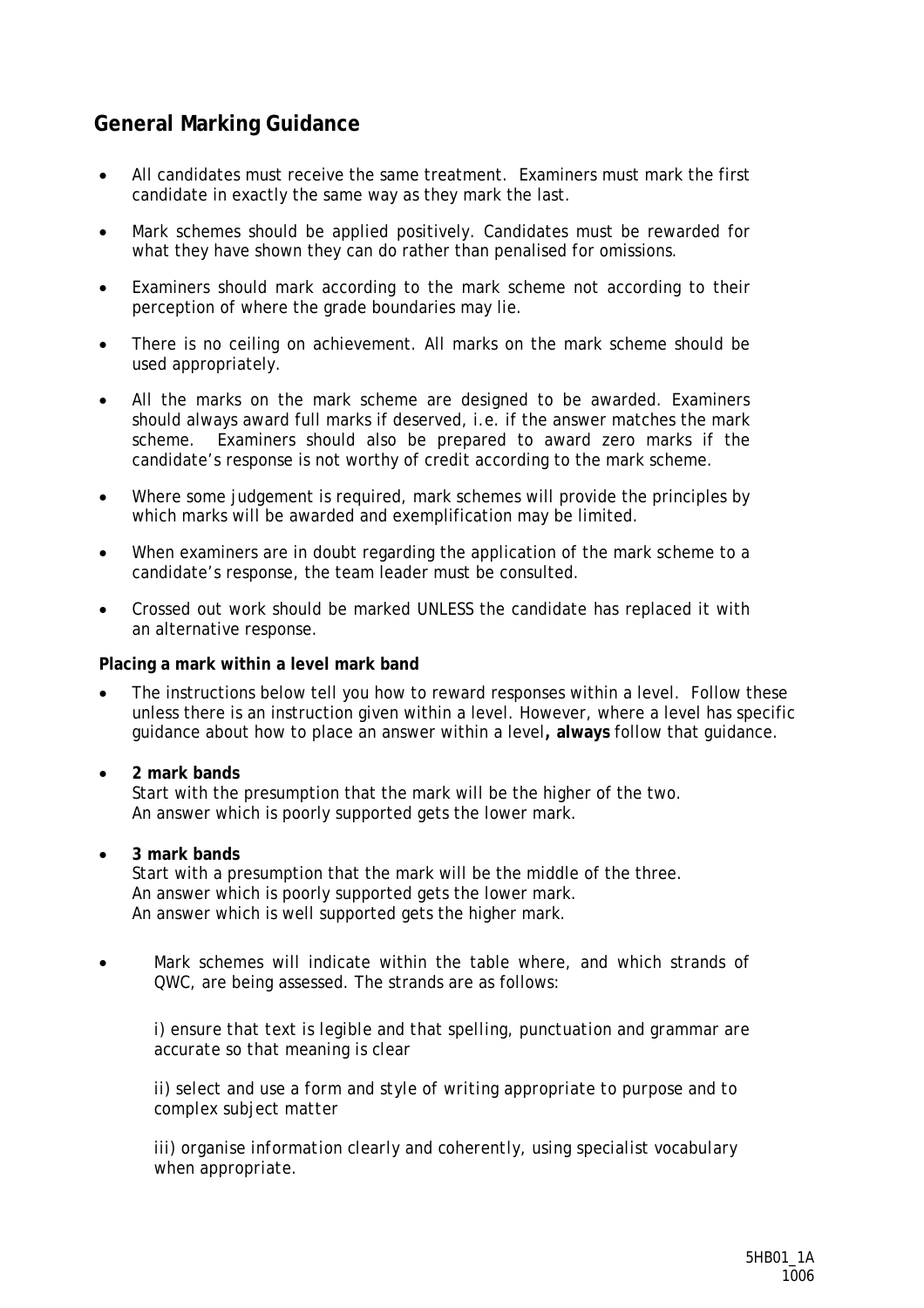## **Unit 3: Schools History Project Development Study**

## **Option 1A: Medicine and treatment**

| <b>Question Number</b> |          |                                                                                                                                                                                                                                                                                                                             |
|------------------------|----------|-----------------------------------------------------------------------------------------------------------------------------------------------------------------------------------------------------------------------------------------------------------------------------------------------------------------------------|
| 1                      |          | What can you learn from Sources A and B about changes in<br>nursing in the period between the Middle Ages and the start of<br>the twentieth century?                                                                                                                                                                        |
|                        |          | Target: Inference (AO3a : 4 marks)                                                                                                                                                                                                                                                                                          |
| Level                  | Mark     | Descriptor                                                                                                                                                                                                                                                                                                                  |
|                        | $\Omega$ | No rewardable material                                                                                                                                                                                                                                                                                                      |
| 1                      | $1 - 2$  | Simple statement about changes in nursing.<br>Student offers general comment about changes in nursing without<br>support from source(s) or provides relevant examples from the<br>$source(s)$ .<br>Eq Nursing became more professional;<br>A shows women nursed the sick at home.<br>Award 1 mark for each relevant detail. |
| $\overline{2}$         | $3 - 4$  | Developed statement.<br>An inference about change is made and supported, based on the<br>use of both sources.<br>Eq nursing changed from informal care to trained/professional<br>care;<br>Nursing used to be carried out at home within the family but<br>changed to take place in hospitals.                              |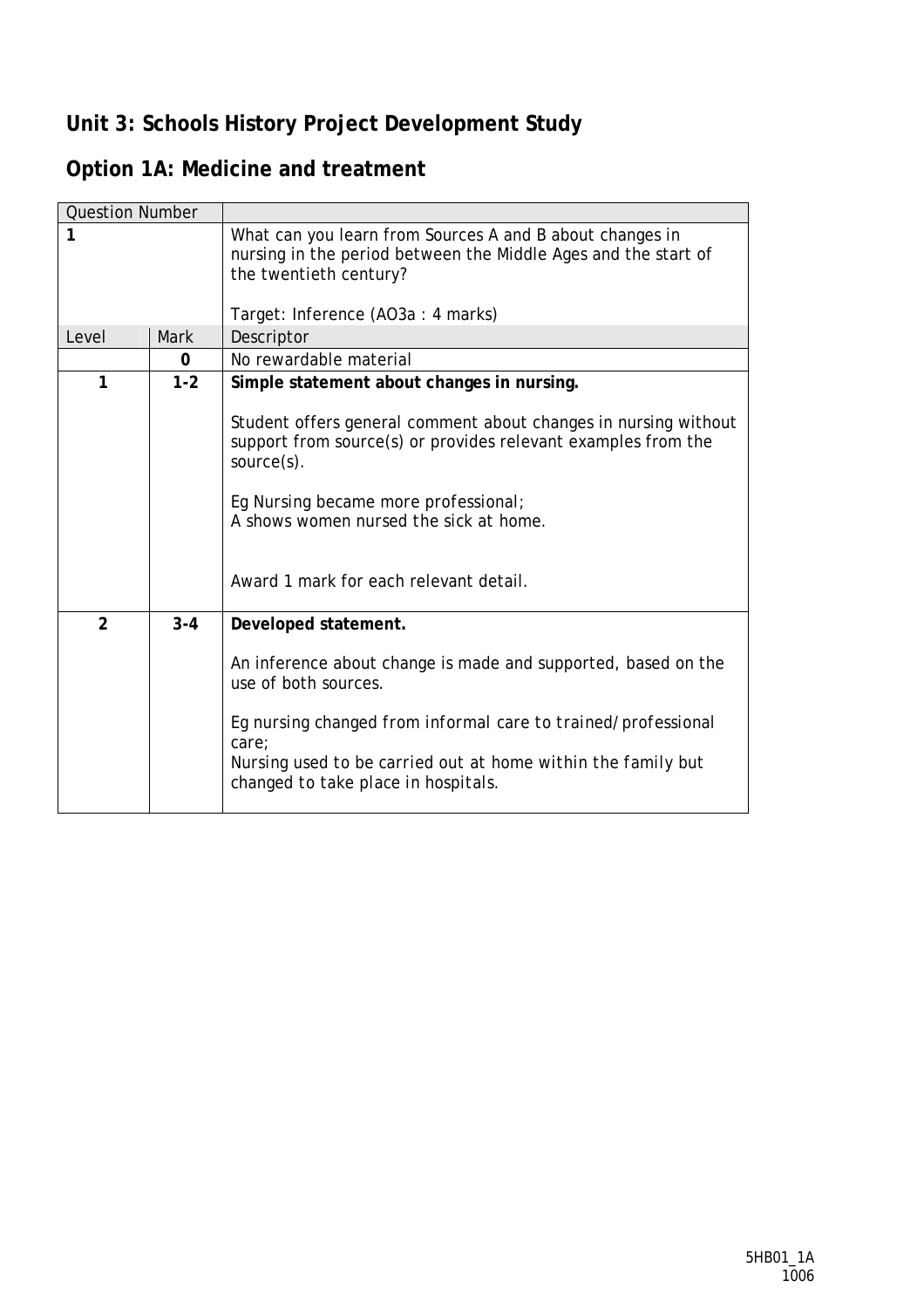| <b>Question Number</b> |         |                                                                                                                                                                                                                                                                                                                                                                                                          |
|------------------------|---------|----------------------------------------------------------------------------------------------------------------------------------------------------------------------------------------------------------------------------------------------------------------------------------------------------------------------------------------------------------------------------------------------------------|
| $\overline{2}$         |         | The boxes below show two important discoveries in medicine.                                                                                                                                                                                                                                                                                                                                              |
|                        |         | Choose ONE discovery and explain why it had such a<br>limited impact on medical treatment at the time.                                                                                                                                                                                                                                                                                                   |
|                        |         | Alexander Fleming's<br>William Harvey's<br>discovery of penicillin<br>discovery of the<br>in 1928.<br>circulation of the<br>blood in the<br>seventeenth century.<br>Target: Analysis (AO 1 & 2 : 9 marks)                                                                                                                                                                                                |
| Level                  | Mark    | Descriptor                                                                                                                                                                                                                                                                                                                                                                                               |
|                        | 0       | No rewardable material                                                                                                                                                                                                                                                                                                                                                                                   |
| $\mathbf{1}$           | $1 - 3$ | Generalised answer is offered with little specific detail.                                                                                                                                                                                                                                                                                                                                               |
|                        |         | Student states that discoveries did not advance medical<br>knowledge about treatment or offers limited detail about the<br>discovery.                                                                                                                                                                                                                                                                    |
|                        |         | Eg Harvey's discovery had little effect on the way physicians<br>treated illness; Fleming could not mass produce penicillin;<br>Harvey proved Galen was wrong about the heart; Fleming<br>discovered penicillin by chance.                                                                                                                                                                               |
| $\overline{2}$         | $4 - 6$ | Relevant details are offered but the link to the question is left<br>implicit.                                                                                                                                                                                                                                                                                                                           |
|                        |         | Answer describes the details or the process of the discovery, or<br>offers general comments about factors limiting the impact of the<br>discovery.                                                                                                                                                                                                                                                       |
|                        |         | Eg description of the details discovered by Harvey; narrative of<br>Fleming's discovery; general comments about reluctance to<br>accept new ideas, lack of funding etc.                                                                                                                                                                                                                                  |
| 3                      | $7-9$   | Analysis, placing the discovery in the context of medical<br>knowledge and treatment at the time or explaining the factors<br>which inhibited change.                                                                                                                                                                                                                                                    |
|                        |         | Answer explains why the discovery had little impact on medical<br>treatment                                                                                                                                                                                                                                                                                                                              |
|                        |         | Eg since understanding of disease was based on faulty theories,<br>Harvey's improved understanding of physiology had little<br>relevance to treatment; Fleming's investigation did not show<br>how penicillin could be purified and mass produced.<br>Answer about inhibiting factors, eg reluctance to accept new<br>ideas, difficulties in mass production etc; must be securely<br>placed in context. |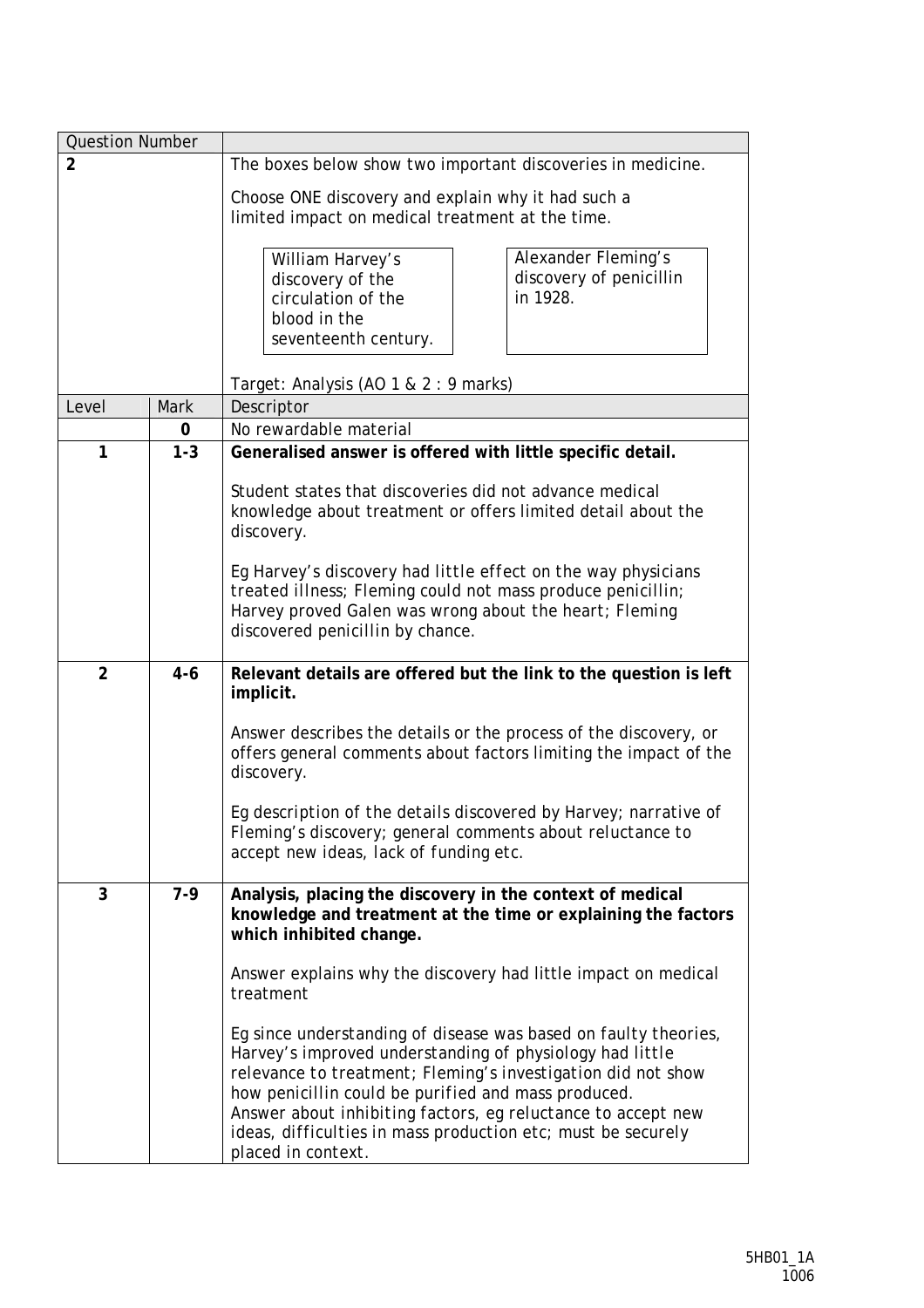| <b>Question Number</b> |          |                                                                                                                                                                                                                                                                                                                                                                                                                                                                                                                                                                                                                                             |
|------------------------|----------|---------------------------------------------------------------------------------------------------------------------------------------------------------------------------------------------------------------------------------------------------------------------------------------------------------------------------------------------------------------------------------------------------------------------------------------------------------------------------------------------------------------------------------------------------------------------------------------------------------------------------------------------|
| 3                      |          | Why have science and technology been so important<br>in improving medical understanding of illness since<br>1850?<br>Louis Pasteur published his germ theory in 1861.<br>٠<br>X Rays were discovered in 1895.<br>Crick and Watson discovered the structure of DNA<br>in 1953.<br>Target: Evaluation of importance (AO 1 & 2 : 12 marks)                                                                                                                                                                                                                                                                                                     |
| Level                  | Mark     | Descriptor                                                                                                                                                                                                                                                                                                                                                                                                                                                                                                                                                                                                                                  |
|                        | 0        | No rewardable material                                                                                                                                                                                                                                                                                                                                                                                                                                                                                                                                                                                                                      |
| 1                      | $1 - 4$  | Simple comment is offered, supported by some knowledge.<br>Student may provide generalised answer with little supporting<br>detail or relevant details on a very limited aspect of the question.                                                                                                                                                                                                                                                                                                                                                                                                                                            |
|                        |          | Eg says that research has helped to understand the cause of<br>illness; X Rays help to see inside the body.                                                                                                                                                                                                                                                                                                                                                                                                                                                                                                                                 |
| $\overline{2}$         | $5-8$    | Statements are developed with support from material which is<br>mostly relevant and accurate.<br>Student offers relevant detail about an example of science /<br>technology linked to medicine<br>Eg describes Pasteur's work on the germ theory and relates it to<br>medicine in general terms.                                                                                                                                                                                                                                                                                                                                            |
| 3                      | $9 - 12$ | The response shows understanding of the focus of the question<br>and deploys sufficient accurate and relevant material to<br>support the points the student makes.<br>Answer shows how a scientific / technological advance since 1850<br>has improved understanding of illness.<br>Eg Pasteur's work leading to the identification of different<br>germs for specific diseases; X Rays/ CAT / MRI / ultrasound scans<br>helping to identify internal problems not just broken bones;<br>improvements in microscopes leading to work by Koch or Crick<br>and Watson; DNA discovery leading to a better understanding of<br>genetic illness. |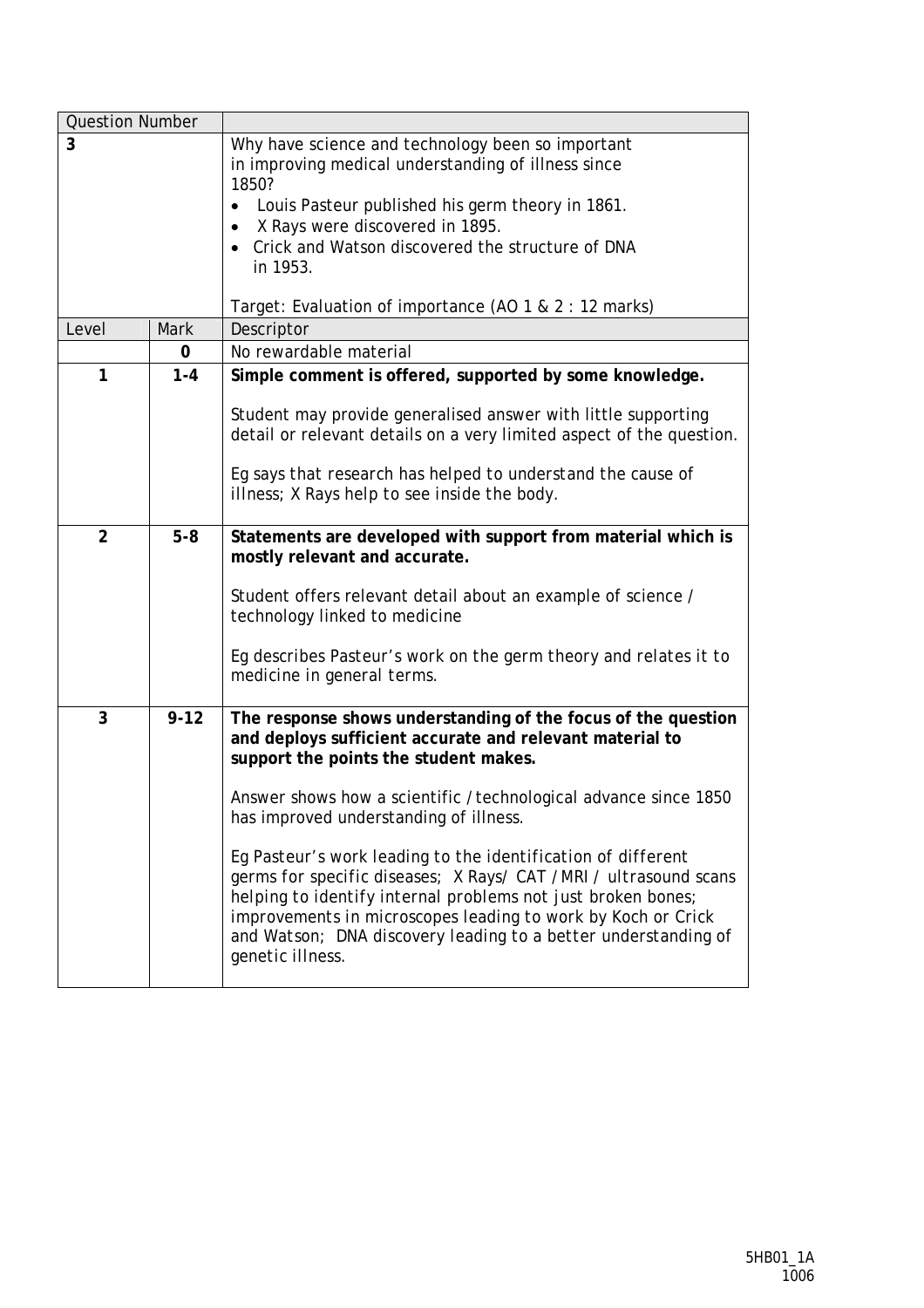| <b>Question Number</b> |          |                                                                                                                                                                                                                                                                                                                                                                                                                                                                                                                                                                                                                                                                                                                                                                       |
|------------------------|----------|-----------------------------------------------------------------------------------------------------------------------------------------------------------------------------------------------------------------------------------------------------------------------------------------------------------------------------------------------------------------------------------------------------------------------------------------------------------------------------------------------------------------------------------------------------------------------------------------------------------------------------------------------------------------------------------------------------------------------------------------------------------------------|
| 4                      |          | How important for the prevention of disease was Edward Jenner's<br>discovery of a smallpox vaccination in 1796?<br>• Lady Mary Wortley Montague had her children inoculated<br>against smallpox in 1721.<br>• The British government made vaccination against smallpox<br>compulsory in 1852.<br>• Louis Pasteur tested a vaccine against rabies in 1886.                                                                                                                                                                                                                                                                                                                                                                                                             |
| Level                  | Mark     | Target: Evaluation of importance (AO 1 & 2 : 12 marks)<br>Descriptor                                                                                                                                                                                                                                                                                                                                                                                                                                                                                                                                                                                                                                                                                                  |
|                        | 0        | No rewardable material                                                                                                                                                                                                                                                                                                                                                                                                                                                                                                                                                                                                                                                                                                                                                |
| 1                      | $1 - 4$  | Simple comment is offered, supported by some knowledge.                                                                                                                                                                                                                                                                                                                                                                                                                                                                                                                                                                                                                                                                                                               |
|                        |          | Student may provide generalised answer with little supporting<br>detail or relevant details on a very limited aspect of the question.<br>Eg. Jenner's vaccination was very important because it saved<br>lives; it was not important because the technique could not be<br>used against other diseases.                                                                                                                                                                                                                                                                                                                                                                                                                                                               |
| $\overline{2}$         | $5-8$    | Statements are developed with support from material which is<br>mostly relevant and accurate.<br>Answer describes Jenner's work or provides relevant details about<br>the effects of his work<br>Eg. narrative of Jenner's discovery; describes the reaction to his<br>work.                                                                                                                                                                                                                                                                                                                                                                                                                                                                                          |
| 3                      | $9 - 12$ | The response shows understanding of the focus of the question<br>and deploys sufficient accurate and relevant material to<br>support the points the student makes.<br>Answer puts Jenner's work in context and shows why his<br>discovery was / was not important.<br>Eg explains why Jenner's work in developing vaccination was an<br>improvement over the practice of inoculation;<br>shows that Jenner's work gained him international recognition<br>for saving many lives;<br>shows that the link between cowpox and smallpox was unique<br>and therefore this discovery was a 'dead-end';<br>explains that other vaccinations could not be developed until<br>after Pasteur's germ theory and the identification of specific<br>microbes causing each disease. |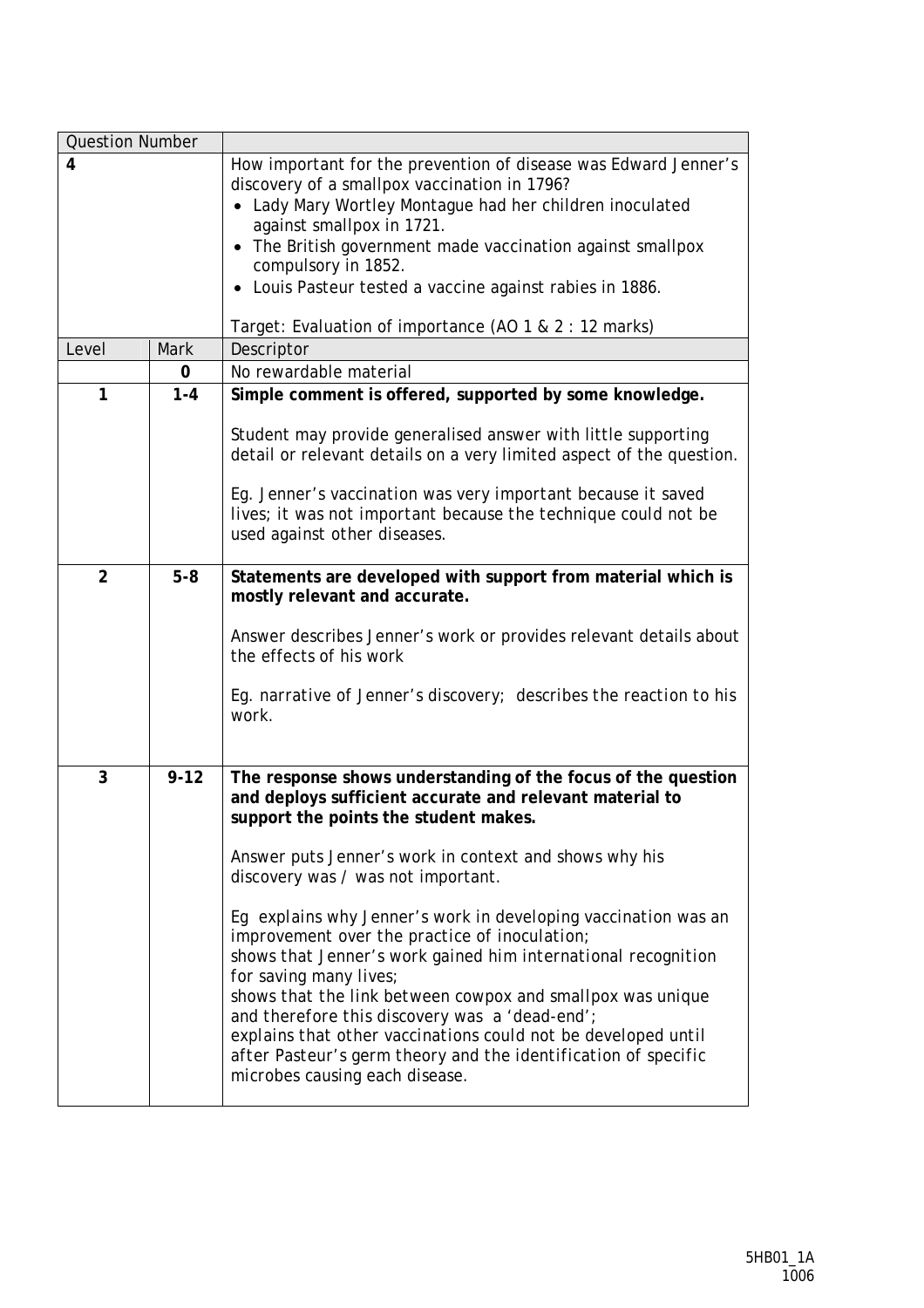| <b>Question Number</b> |             |                                                                                                                                                                                                                                                                             |
|------------------------|-------------|-----------------------------------------------------------------------------------------------------------------------------------------------------------------------------------------------------------------------------------------------------------------------------|
| 5(a)                   |             | Describe the key features of the medical training of physicians in<br>the thirteenth and fourteenth centuries.                                                                                                                                                              |
|                        |             | Target: Recall; identification of key features (AO 1 & 2 : 9 marks)                                                                                                                                                                                                         |
| Level                  | <b>Mark</b> | Descriptor                                                                                                                                                                                                                                                                  |
|                        | 0           | No rewardable material                                                                                                                                                                                                                                                      |
| 1                      | $1 - 3$     | Simple or generalised comment is offered, supported by some<br>knowledge.                                                                                                                                                                                                   |
|                        |             | Answer offers generalised comment or limited detail                                                                                                                                                                                                                         |
|                        |             | Eg attended university, training based on the books of Galen                                                                                                                                                                                                                |
| $\overline{2}$         | $4 - 6$     | Statements are developed with support from material which is<br>mostly relevant and accurate.                                                                                                                                                                               |
|                        |             | Answer describes aspect(s) of medical training                                                                                                                                                                                                                              |
|                        |             | Eq. working with established physician; medical training based<br>on the works of Galen; academic training at university; the<br>creation of a medical degree/establishment of medical schools.                                                                             |
| 3                      | $7-9$       | The response shows understanding of the focus of the question<br>and deploys sufficient accurate and relevant material to<br>support the points the student makes.                                                                                                          |
|                        |             | Answer identifies the key features of medical training in the<br>thirteenth and fourteenth centuries                                                                                                                                                                        |
|                        |             | Eg. the emphasis on academic training based on the works of<br>Galen; the lack of personal and practical experience; training<br>controlled by the Church; the creation of a medical degree<br>reflecting the increasingly professional status of the trained<br>physician. |
|                        |             | NB 2 or more aspects needed for top of level                                                                                                                                                                                                                                |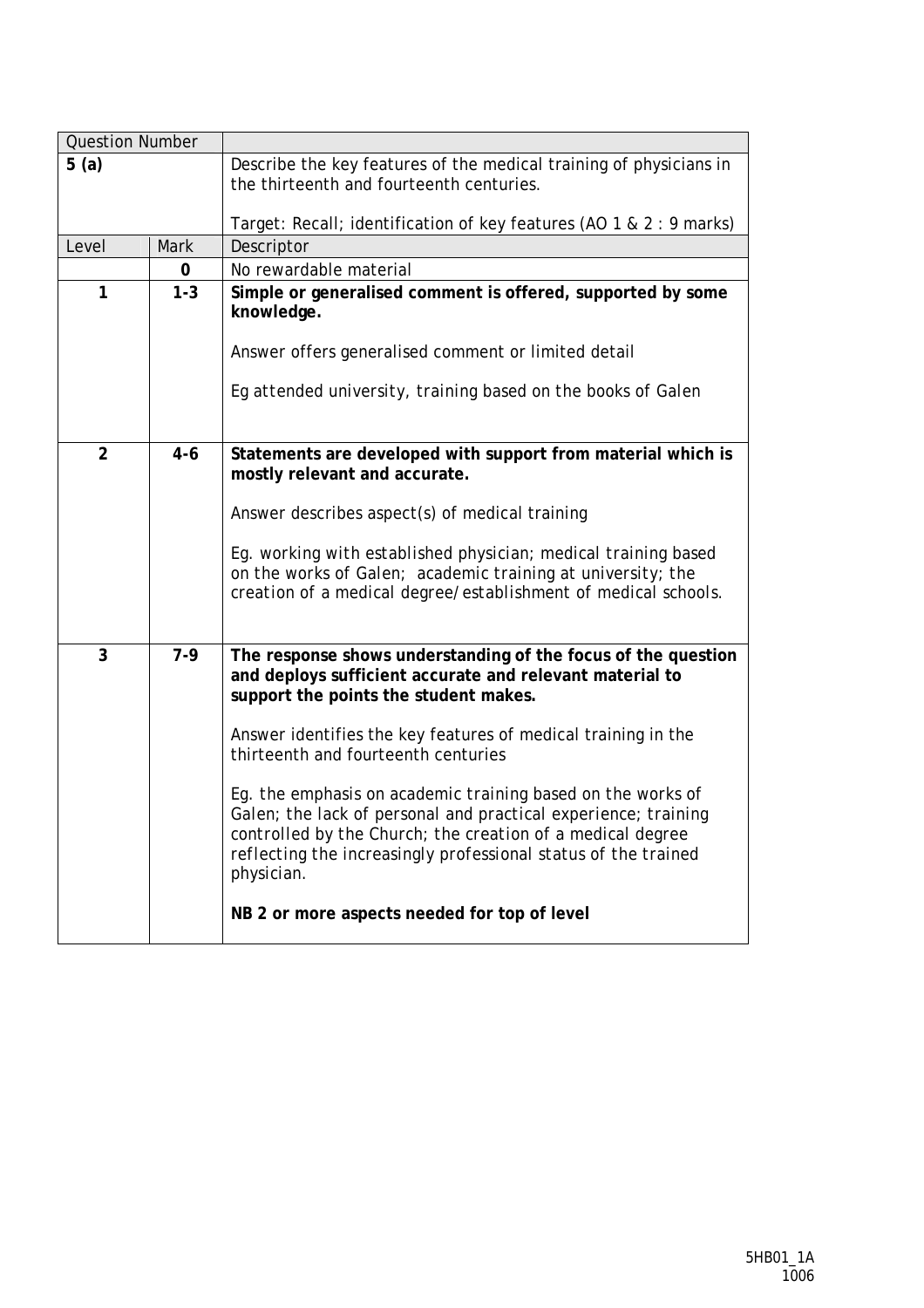| <b>Question Number</b>    |                  |                                                                                                                                                                                                                                                                                                                                                                                                                                                                                                                                                                                                                                                                                                                                                                              |
|---------------------------|------------------|------------------------------------------------------------------------------------------------------------------------------------------------------------------------------------------------------------------------------------------------------------------------------------------------------------------------------------------------------------------------------------------------------------------------------------------------------------------------------------------------------------------------------------------------------------------------------------------------------------------------------------------------------------------------------------------------------------------------------------------------------------------------------|
| 5(b)                      |                  | How much continuity was there from the Roman period to the<br>end of the Middle Ages in medical treatments and home<br>remedies?<br>In the Roman period the father was responsible for most<br>$\bullet$<br>treatments within the family.<br>The Christian Church taught that saints could heal sick people<br>through miracles.<br>In 1348 bloodletting was used as treatment for the Black Death.<br>$\bullet$<br>Target: Analysis; evaluation of change and continuity. (AO 1 & 2 :<br>16 marks)<br>QWC Strands i-ii-iii<br><b>Assessing QWC:</b><br>For the highest mark in a level all criteria for the level, including<br>those for QWC must be met.                                                                                                                  |
| Level                     | <b>Mark</b>      | Descriptor                                                                                                                                                                                                                                                                                                                                                                                                                                                                                                                                                                                                                                                                                                                                                                   |
|                           | 0                | No rewardable material                                                                                                                                                                                                                                                                                                                                                                                                                                                                                                                                                                                                                                                                                                                                                       |
| 1<br>QWC<br>i-ii-iii<br>2 | $1 - 4$<br>$5-8$ | Simple or generalised comment is offered, supported by some<br>knowledge.<br>Answer may list aspects of medical treatment or describe one<br>example in limited detail.<br>Eg identifies the change from the father to the mother as the<br>one responsible for health care; herbal remedies continued to be<br>used; Galen's ideas continued to be important; describes<br>bloodletting.<br>Writing communicates ideas using everyday language and showing<br>some selection of material but the response lacks clarity and<br>organisation. The student spells, punctuates and uses the rules<br>of grammar with limited accuracy.<br>NB Do not credit repetition of bullet points without<br>development.<br>Statements are developed with support from material which is |
| QWC<br>i-ii-iii           |                  | mostly relevant and accurate.<br>Answer offers details about medical treatment in the Roman /<br>medieval period or makes simple comparison.<br>Eg treatment was based on Galen's works and the ideas of the 4<br>humours, blood letting, changes in diet or exercise etc;<br>provides examples of herbal or folk remedies and states that<br>there was continuity.<br>Writing communicates ideas using a limited range of historical<br>terminology and showing some skills of selection and organisation<br>of material, but passages lack clarity and organisation. The<br>student spells, punctuates and uses some of the rules of grammar<br>with general accuracy.                                                                                                     |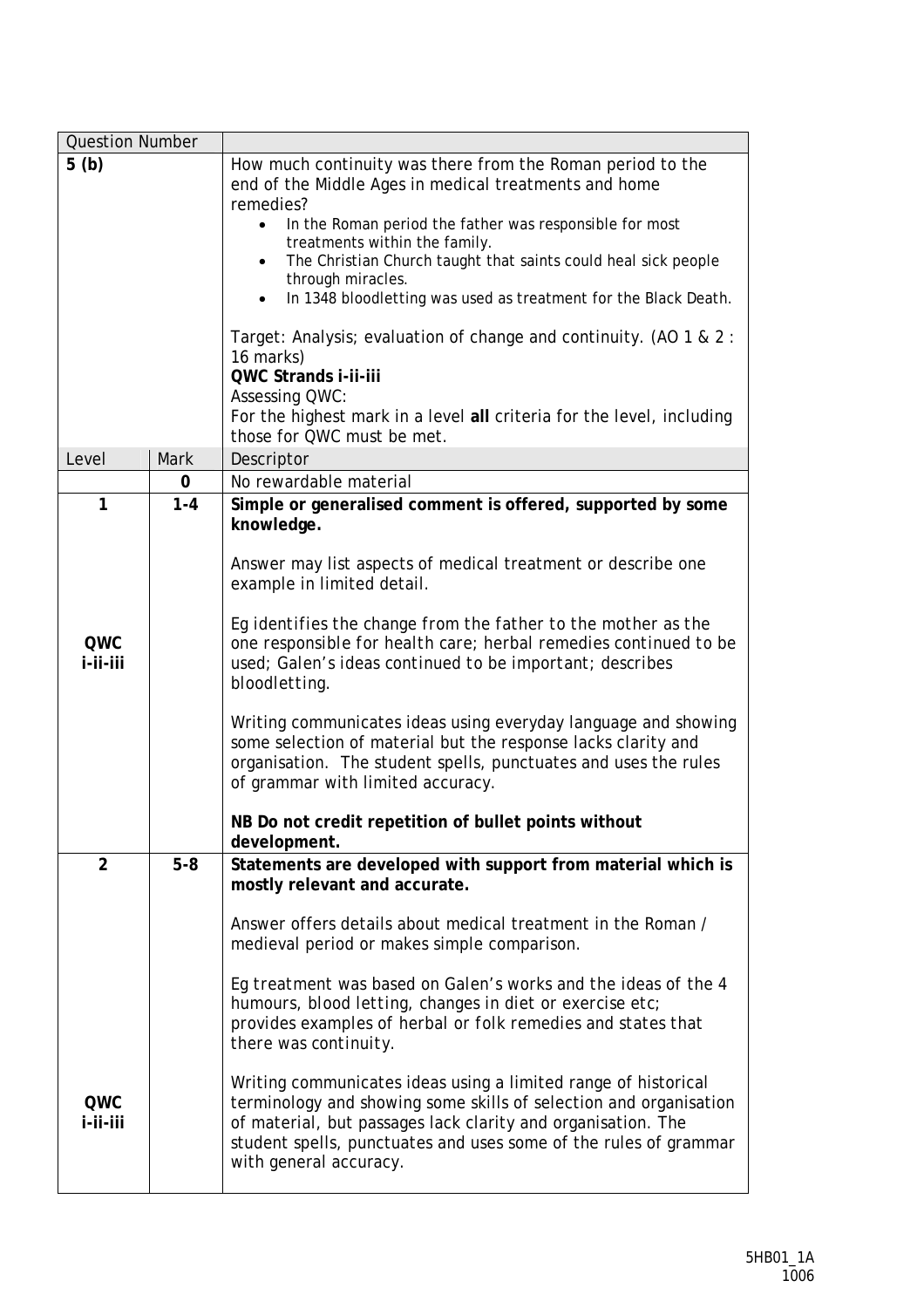| 3                      | $9 - 12$  | The response shows understanding of the focus of the question<br>and deploys sufficient accurate and relevant material to<br>support the points the student makes.                                                                                                                                                 |
|------------------------|-----------|--------------------------------------------------------------------------------------------------------------------------------------------------------------------------------------------------------------------------------------------------------------------------------------------------------------------|
|                        |           | Answer provides an analysis discussing the<br>nature/extent/significance of continuity or discusses examples of<br>both change and continuity                                                                                                                                                                      |
|                        |           | Eg. identifies continuity because the training of physicians<br>remained based on the work of Galen or the approach to herbal<br>remedies and folk medicine remained constant;                                                                                                                                     |
|                        |           | Identifies a different approach to treatment as a consequence of<br>the growing important of religion                                                                                                                                                                                                              |
| <b>QWC</b><br>i-ii-iii |           | Writing communicates ideas using historical terms accurately and<br>showing some direction and control in the organising of material.<br>The student uses some of the rules of grammar appropriately<br>and spells and punctuates with considerable accuracy, although<br>some spelling errors may still be found. |
| $\overline{4}$         | $13 - 16$ | A sustained analysis is supported by precisely selected and<br>accurate material and with sharply focused development of<br>points made. The answer as a whole will focus well on the<br>question.                                                                                                                 |
|                        |           | Answer evaluates extent or relative significance of areas of both<br>change and continuity                                                                                                                                                                                                                         |
| <b>OWC</b><br>i-ii-iii |           | Eg. considers elements of both change and continuity as<br><i>identified in Level 3.</i>                                                                                                                                                                                                                           |
|                        |           | Writing communicates ideas effectively, using a range of<br>precisely selected historical terms and organising information<br>clearly and coherently. The student spells, punctuates and uses<br>the rules of grammar with considerable accuracy, although some<br>spelling errors may still be found.             |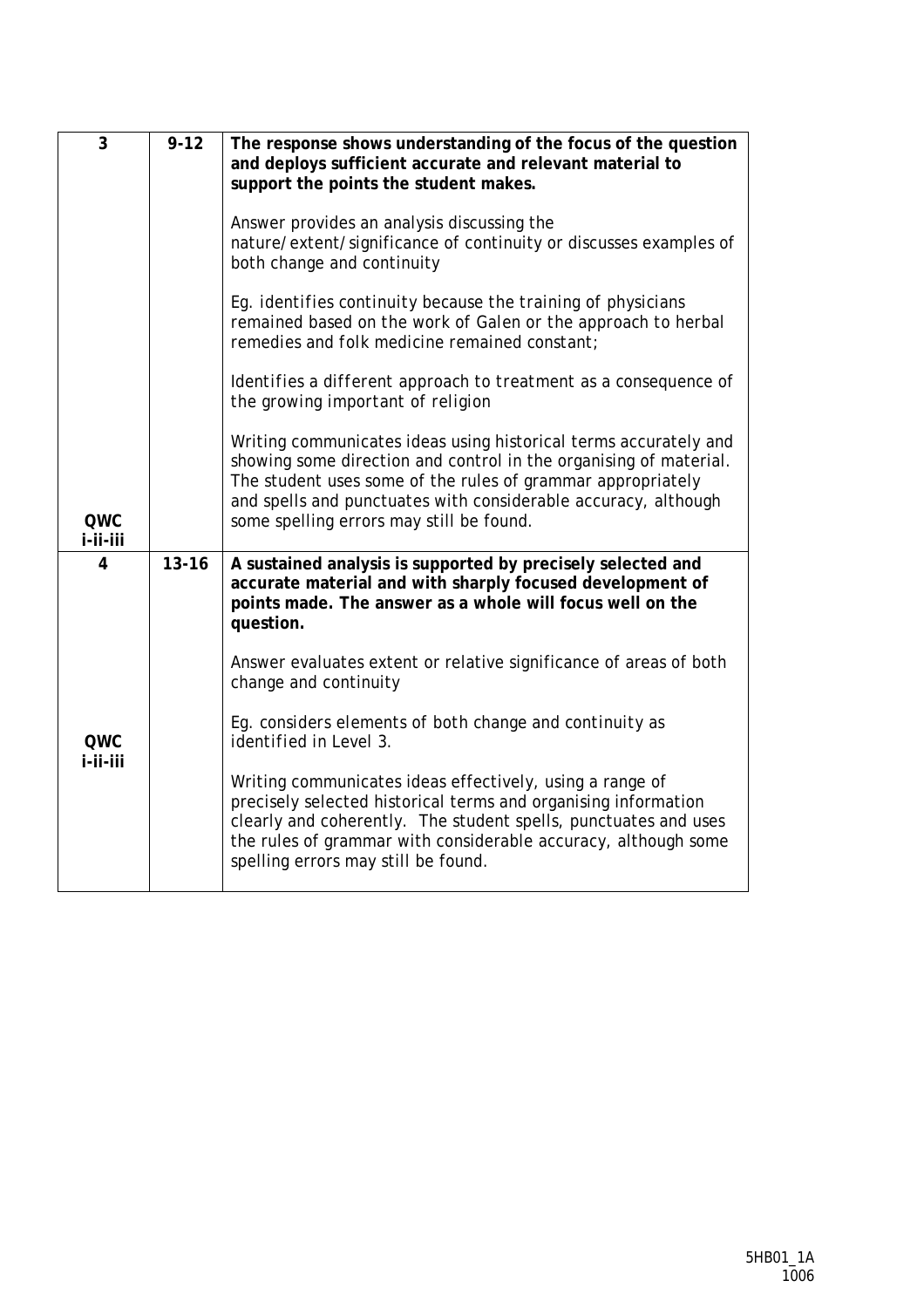| <b>Question Number</b> |             |                                                                                                                                                                                                                                                                         |
|------------------------|-------------|-------------------------------------------------------------------------------------------------------------------------------------------------------------------------------------------------------------------------------------------------------------------------|
| 6(a)                   |             | Explain why people living in towns had problems getting fresh<br>water in the period 1350-1750.                                                                                                                                                                         |
|                        |             | Target: recall; analysis of public health problems (AO 1 & 2 : 9<br>marks)                                                                                                                                                                                              |
| Level                  | <b>Mark</b> | Descriptor                                                                                                                                                                                                                                                              |
|                        | 0           | No rewardable material                                                                                                                                                                                                                                                  |
| 1                      | $1 - 3$     | Simple or generalised comment is offered, supported by some<br>knowledge.                                                                                                                                                                                               |
|                        |             | Answer can offer some information about the availability of<br>water.                                                                                                                                                                                                   |
|                        |             | Eg describes general problems of public health; states that the<br>rivers were polluted.                                                                                                                                                                                |
| $\overline{2}$         | $4 - 6$     | Statements are developed with support from material which is<br>mostly relevant and accurate.<br>Answer provides details about the availability of fresh water                                                                                                          |
|                        |             | Eg describes problem of pollution.                                                                                                                                                                                                                                      |
| 3                      | $7-9$       | The response shows understanding of the focus of the question<br>and deploys sufficient accurate and relevant material to<br>support the points the student makes.<br>Answer describes the problems of access to fresh water and<br>shows why a solution was difficult  |
|                        |             | Eg. growth of towns placed added pressure on water supply;<br>authorities reluctant to take action; excessive cost of schemes<br>such as the one to bring water from the river Ware to London;<br>people could not afford to buy water from private water<br>companies. |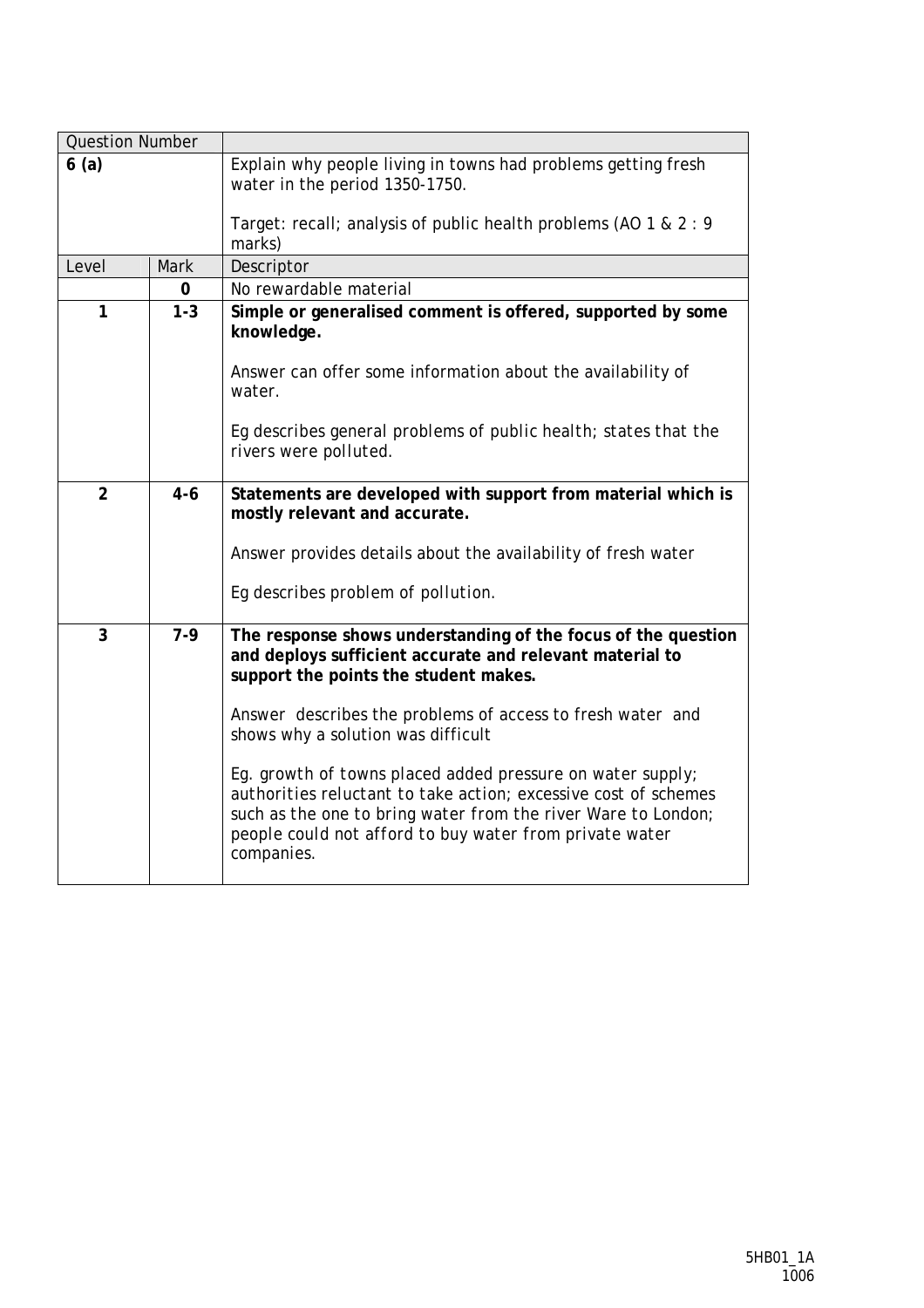| <b>Question Number</b>            |             |                                                                                                                                                                                                                                                                                                                                                                                                                                                                                                                                                                                                                                                                              |
|-----------------------------------|-------------|------------------------------------------------------------------------------------------------------------------------------------------------------------------------------------------------------------------------------------------------------------------------------------------------------------------------------------------------------------------------------------------------------------------------------------------------------------------------------------------------------------------------------------------------------------------------------------------------------------------------------------------------------------------------------|
| $6*(b)$                           |             | How important was the work of Edwin Chadwick in improving<br>public health in towns in the nineteenth century?<br>In 1842 Edwin Chadwick published a report on<br>the living conditions of the poor.<br>Louis Pasteur published his germ theory in<br>$\bullet$<br>1861.<br>Public Health Acts were passed in 1848 and<br>1875.<br>Target: recall; analysis, evaluation of importance. (AO 1 & 2 : 16<br>marks)<br>QWC Strands i-ii-iii<br>Assessing QWC:<br>For the highest mark in a level all criteria for the level, including<br>those for QWC must be met.                                                                                                             |
| Level                             | <b>Mark</b> | Descriptor                                                                                                                                                                                                                                                                                                                                                                                                                                                                                                                                                                                                                                                                   |
|                                   | 0           | No rewardable material                                                                                                                                                                                                                                                                                                                                                                                                                                                                                                                                                                                                                                                       |
| $\mathbf{1}$<br>QWC<br>i-ii-iii   | $1 - 4$     | Simple or generalised comment is offered, supported by some<br>knowledge.<br>Answer offers generalised comment about the work of Chadwick<br>or the problems of public health<br>Eg describes the problems of overcrowding and poor sanitation<br>identified by Chadwick.<br>Writing communicates ideas using everyday language and showing<br>some selection of material, but the response lacks clarity and<br>organisation. The student spells, punctuates and uses the rules<br>of grammar with limited accuracy.<br>NB Do not credit simple repetition of points from part (a) or<br>repetition of bullet points without development.                                   |
| $\overline{2}$<br>QWC<br>i-ii-iii | $5 - 8$     | Statements are developed with support from material which is<br>mostly relevant and accurate.<br>Answer explains Chadwick's recommendations or the action taken<br>to improve public health.<br>Eq describes Chadwick's report; describes the terms of the 1848<br>Act or the improvements made in public health in the second<br>half of the 19 <sup>th</sup> century.<br>Writing communicates ideas using a limited range of historical<br>terminology and showing some skills of selection and organisation<br>of material, but passages lack clarity and organisation. The<br>student spells, punctuates and uses some of the rules of grammar<br>with general accuracy. |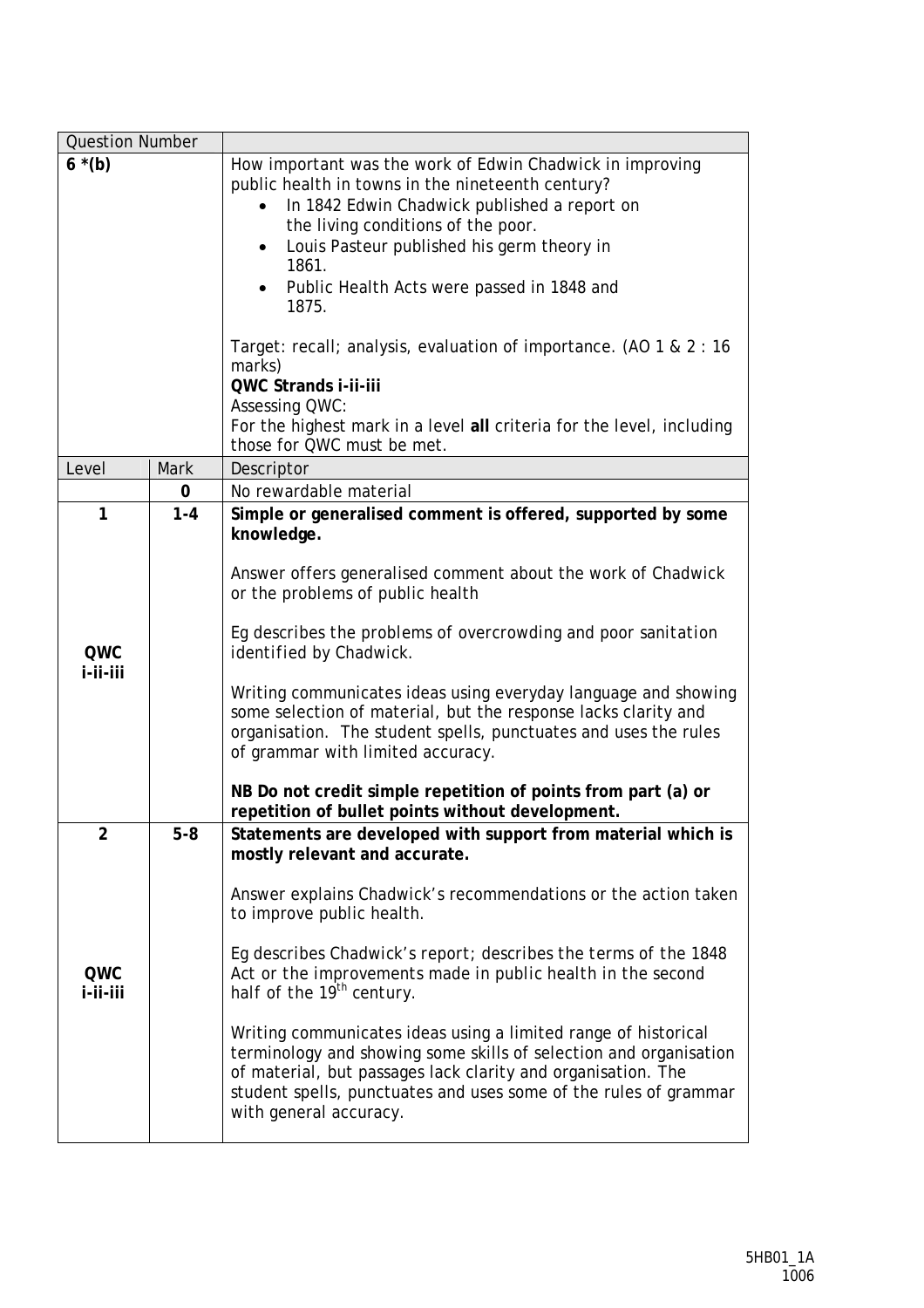| 3               | $9 - 12$  | The response shows understanding of the focus of the question<br>and deploys sufficient accurate and relevant material to<br>support the points the student makes.                                                                                                                                                 |
|-----------------|-----------|--------------------------------------------------------------------------------------------------------------------------------------------------------------------------------------------------------------------------------------------------------------------------------------------------------------------|
|                 |           | Answer provides an analysis of the impact of Chadwick's work or<br>other factors leading to improvements in public health                                                                                                                                                                                          |
|                 |           | Eg considers the effectiveness of the temporary Board of Health<br>and permissive nature of the Public Health Act 1848;                                                                                                                                                                                            |
| QWC             |           | shows the role of other factors which led to improvements in<br>public health, such as the work of John Snow on cholera.                                                                                                                                                                                           |
| i-ii-iii        |           | Writing communicates ideas using historical terms accurately and<br>showing some direction and control in the organising of material.<br>The student uses some of the rules of grammar appropriately<br>and spells and punctuates with considerable accuracy, although<br>some spelling errors may still be found. |
| 4               | $13 - 16$ | A sustained analysis is supported by precisely selected and<br>accurate material and with sharply focused development of<br>points made. The answer as a whole will focus well on the<br>question.                                                                                                                 |
|                 |           | Answer evaluates the role of Chadwick, weighing the impact of<br>his work against other factors leading to improvements in public<br>health                                                                                                                                                                        |
| QWC<br>i-ii-iii |           | Eg explains the importance of Chadwick's ideas but shows how<br>their impact at the time was limited and it was only the<br>combination of other factors which led the government to pass a<br>mandatory public health act.                                                                                        |
|                 |           | Writing communicates ideas effectively, using a range of<br>precisely selected historical terms and organising information<br>clearly and coherently. The student spells, punctuates and uses<br>the rules of grammar with considerable accuracy, although some<br>spelling errors may still be found.             |